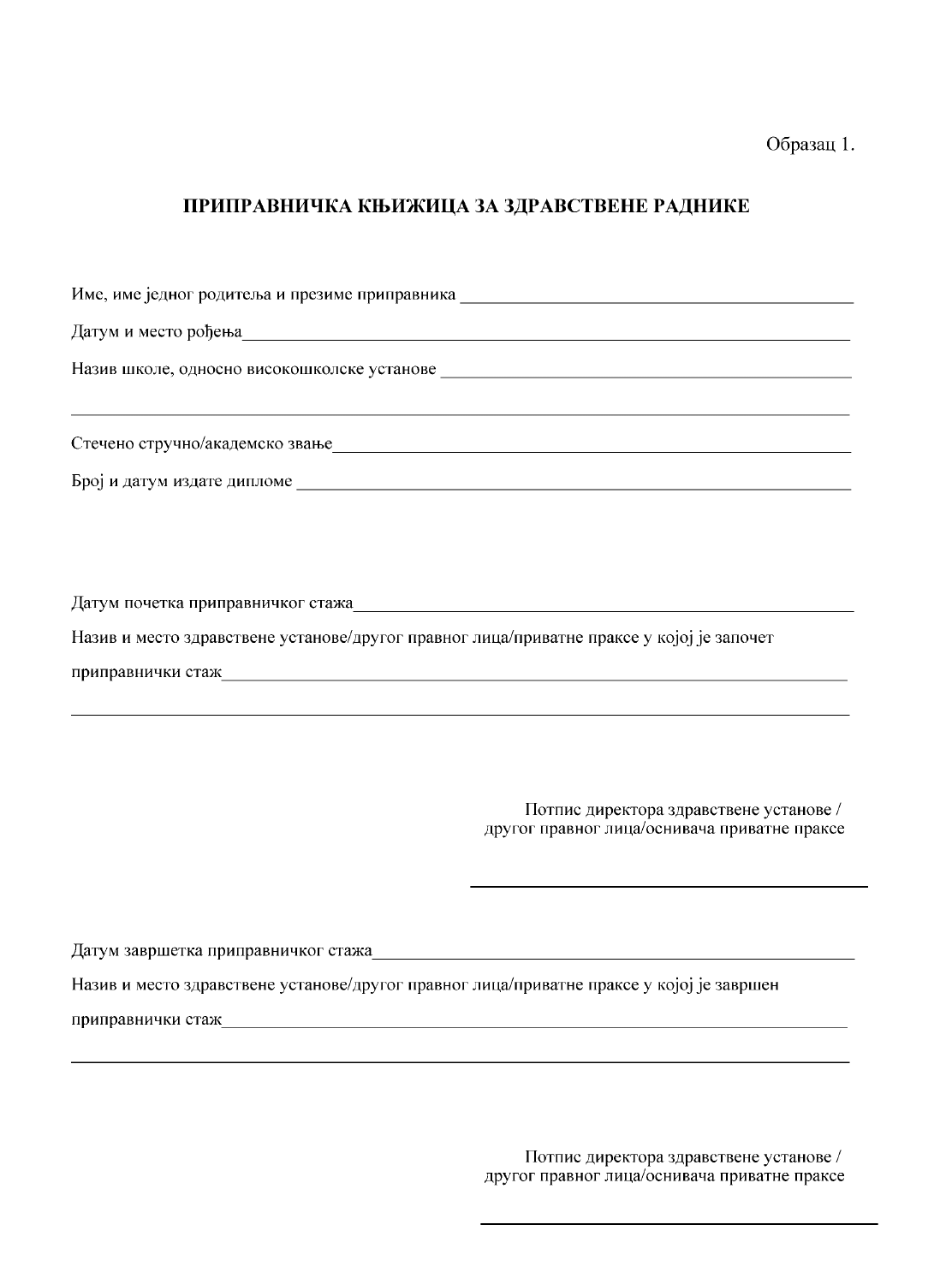| Назив и место здравствене установе/другог правног лица/приватне праксе_____________________________               |                |
|-------------------------------------------------------------------------------------------------------------------|----------------|
|                                                                                                                   |                |
| Област приправничког стажа из плана и програма подаления програма при програма при приправничког стажа            |                |
| Трајање обављеног дела приправничког стажа од до до године                                                        |                |
| Знања и вештине које су савладане                                                                                 |                |
|                                                                                                                   |                |
| Оспособљен/а за самостални рад/није оспособљен/а за самостални рад<br>(заокружити)                                |                |
| у области                                                                                                         |                |
|                                                                                                                   | Потпис ментора |
| ОБАВЉАЊЕ ПРИПРАВНИЧКОГ СТАЖА<br>Назив и место здравствене установе/другог правног лица/приватне праксе___________ |                |
| Назив организационе јединице Поветски политички поветски поветски поветски поветски поветски поветски поветски    |                |
| Област приправничког стажа из плана и програма                                                                    |                |
| Трајање обављеног дела приправничког стажа<br>од до године                                                        |                |
| Знања и вештине које су савладане                                                                                 |                |
|                                                                                                                   |                |
| Оспособљен/а за самостални рад/није оспособљен/а за самостални рад<br>(заокружити)                                |                |
| у области                                                                                                         |                |
|                                                                                                                   | Потпис ментора |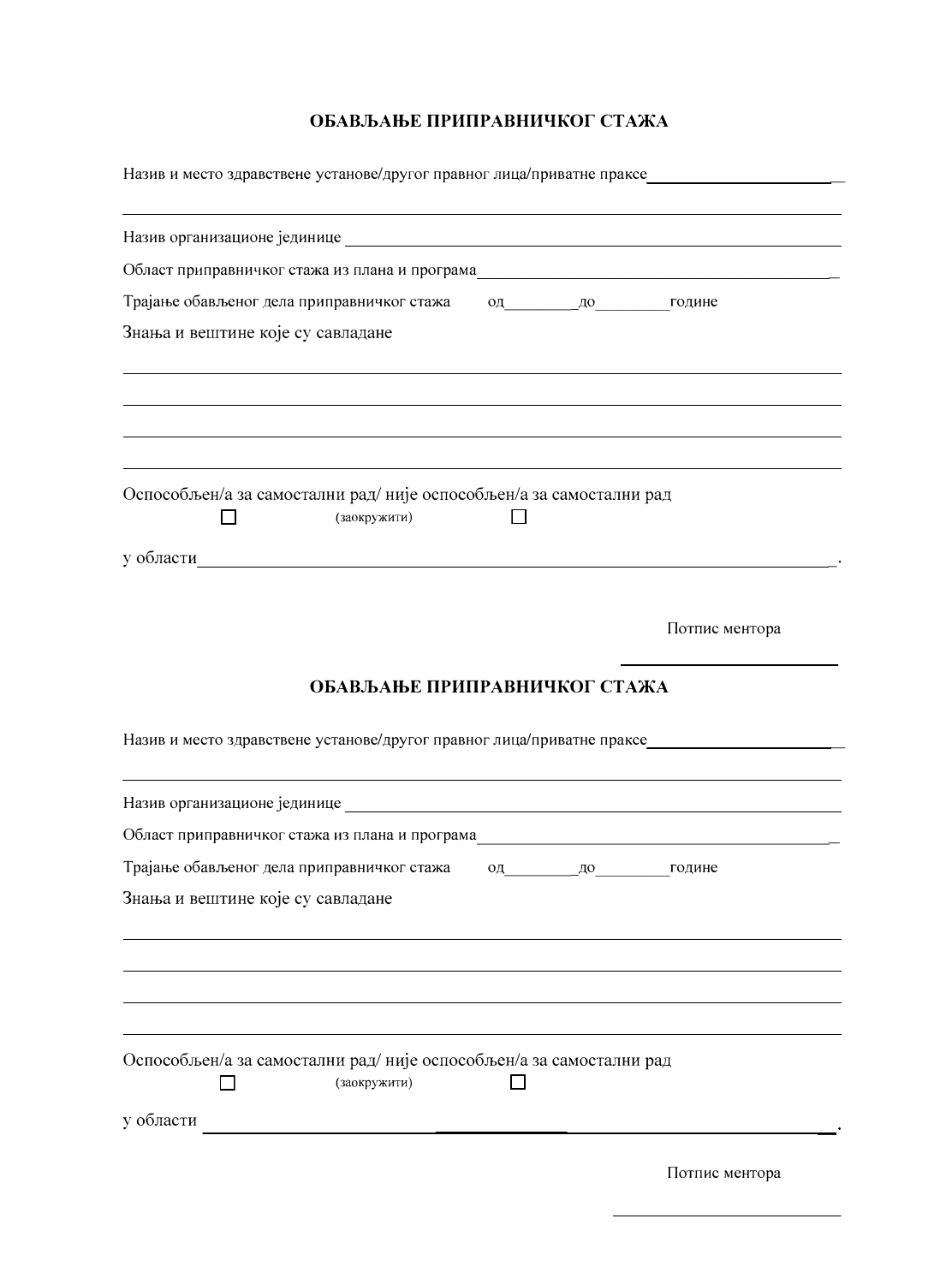Назив и место здравствене установе/другог правног лица/приватне праксе\_\_\_\_\_\_\_\_\_\_\_\_\_\_\_\_\_\_\_\_\_\_\_\_\_\_\_\_\_

| Област приправничког стажа из плана и програма простания програма при приправничког стажа из плана и програма |                |
|---------------------------------------------------------------------------------------------------------------|----------------|
| Трајање обављеног дела приправничког стажа од до до године                                                    |                |
| Знања и вештине које су савладане                                                                             |                |
|                                                                                                               |                |
|                                                                                                               |                |
|                                                                                                               |                |
|                                                                                                               |                |
| Оспособљен/а за самостални рад/није оспособљен/а за самостални рад                                            |                |
| (заокружити)                                                                                                  |                |
| у области<br><u> 1989 - Johann Stein, Amerikaansk politiker (</u>                                             |                |
|                                                                                                               |                |
|                                                                                                               | Потпис ментора |
|                                                                                                               |                |
| ОБАВЉАЊЕ ПРИПРАВНИЧКОГ СТАЖА                                                                                  |                |
|                                                                                                               |                |
| Назив и место здравствене установе/другог правног лица/приватне праксе                                        |                |
|                                                                                                               |                |
|                                                                                                               |                |
| Област приправничког стажа из плана и програма последните по податате по последните по последните по          |                |
| Трајање обављеног дела приправничког стажа<br>од до године                                                    |                |
| Знања и вештине које су савладане                                                                             |                |
|                                                                                                               |                |
|                                                                                                               |                |
|                                                                                                               |                |
|                                                                                                               |                |
| Оспособљен/а за самостални рад/није оспособљен/а за самостални рад<br>(заокружити)                            |                |
|                                                                                                               |                |
| у области                                                                                                     |                |
|                                                                                                               | Потпис ментора |
|                                                                                                               |                |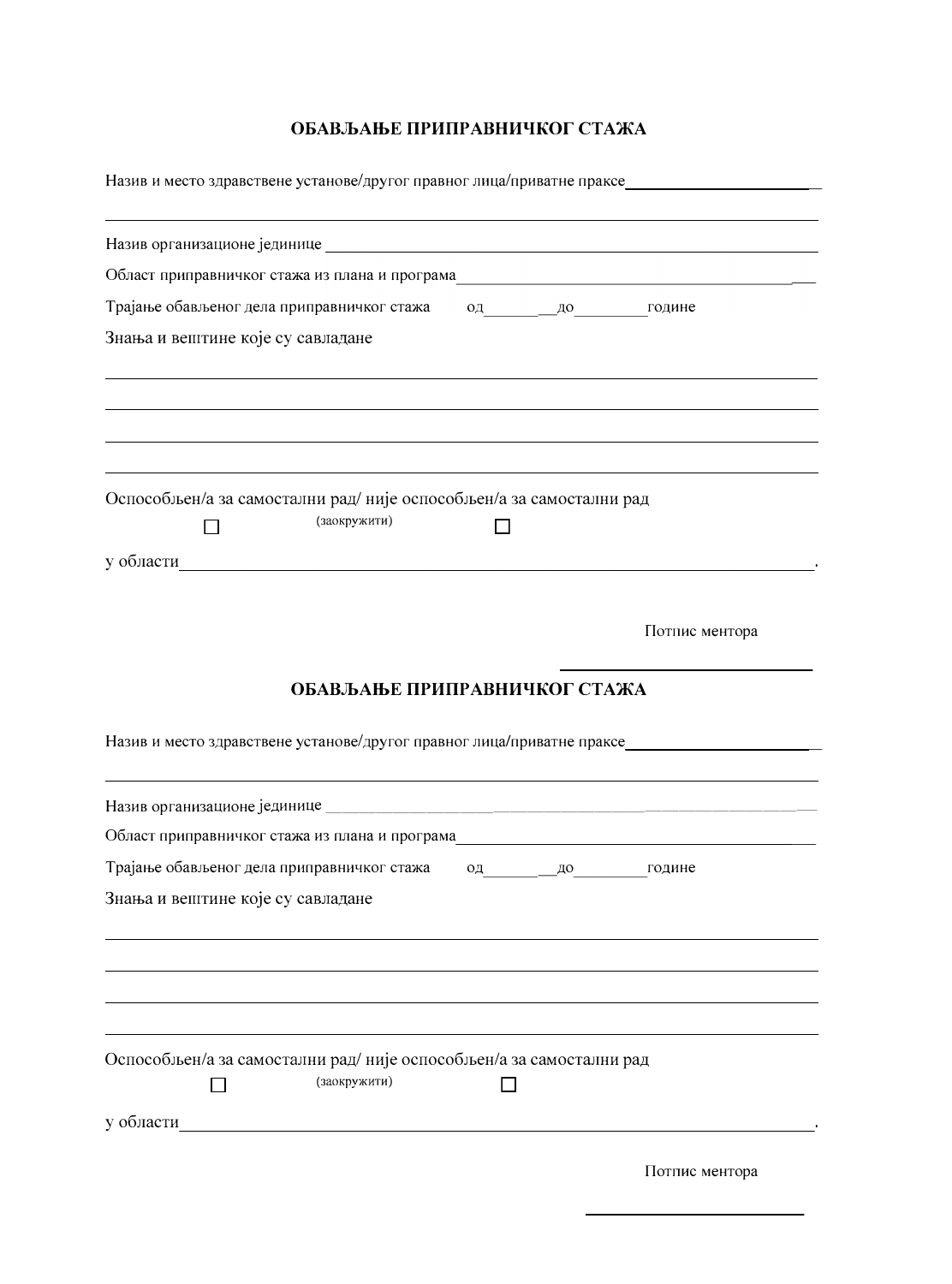| Назив и место здравствене установе/другог правног лица/приватне праксе_____________________________                               |              |                |
|-----------------------------------------------------------------------------------------------------------------------------------|--------------|----------------|
|                                                                                                                                   |              |                |
| Област приправничког стажа из плана и програма подаления програма при програма при приправничког стажа                            |              |                |
| Трајање обављеног дела приправничког стажа од до до године                                                                        |              |                |
| Знања и вештине које су савладане                                                                                                 |              |                |
|                                                                                                                                   |              |                |
| Оспособљен/а за самостални рад/није оспособљен/а за самостални рад<br>(заокружити)                                                |              |                |
| у области по поставке по поставке и по поставке и по поставке и по поставке и по поставке и по по                                 |              |                |
|                                                                                                                                   |              | Потпис ментора |
| ОБАВЉАЊЕ ПРИПРАВНИЧКОГ СТАЖА                                                                                                      |              |                |
| Назив и место здравствене установе/другог правног лица/приватне праксе_________                                                   |              |                |
|                                                                                                                                   |              |                |
| Област приправничког стажа из плана и програма__________________________________                                                  |              |                |
| Трајање обављеног дела приправничког стажа                                                                                        | од до године |                |
| Знања и вештине које су савладане                                                                                                 |              |                |
|                                                                                                                                   |              |                |
|                                                                                                                                   |              |                |
| Оспособљен/а за самостални рад/није оспособљен/а за самостални рад<br>(заокружити)                                                |              |                |
| у области<br><u> 1980 - Jan Samuel Barbara, martin de la populación de la propia de la propia de la propia de la propia de la</u> |              |                |
|                                                                                                                                   |              | Потпис ментора |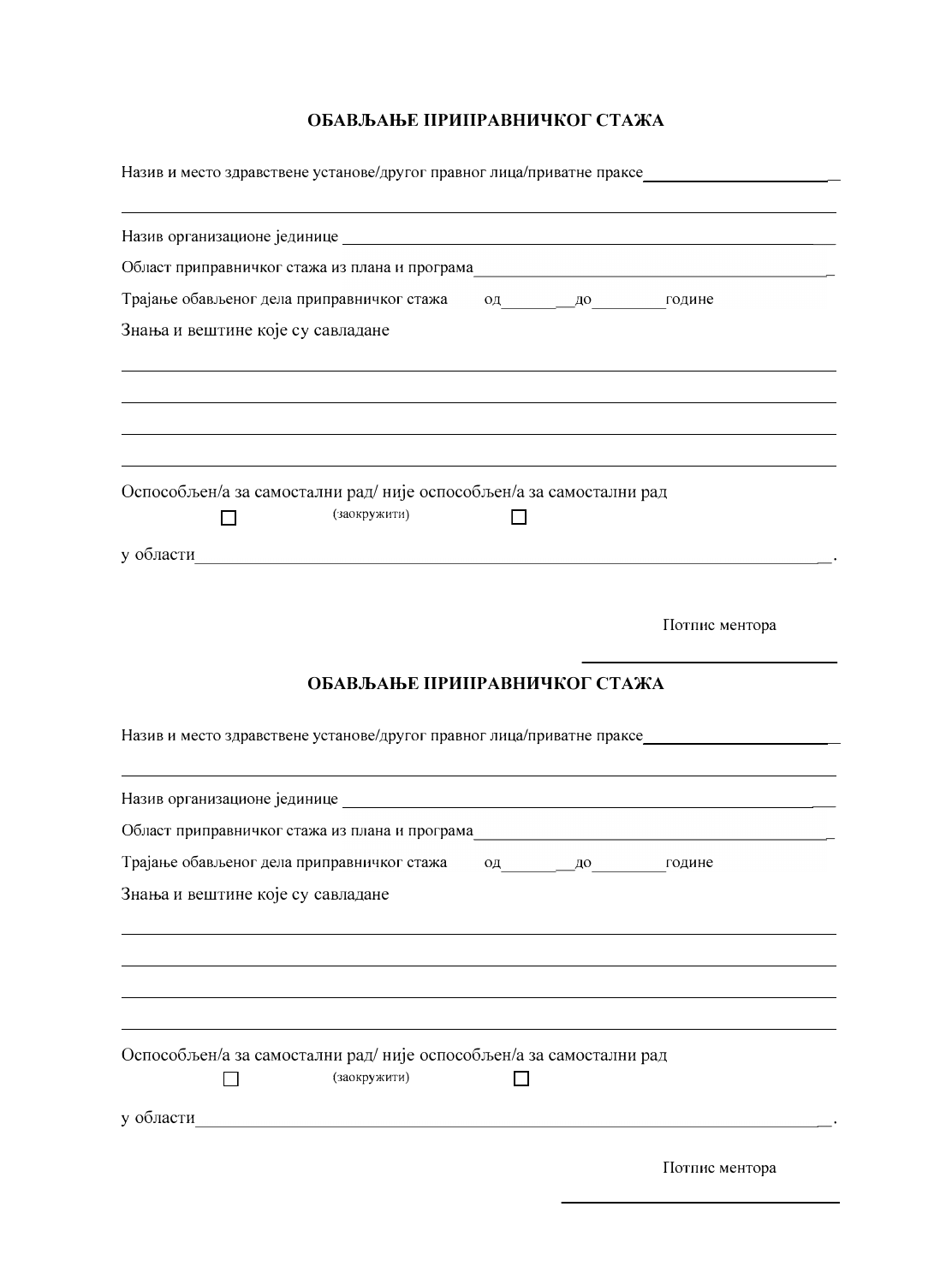| Област приправничког стажа из плана и програма последательно по последните приправничког стажа из плана и програма |  |                |
|--------------------------------------------------------------------------------------------------------------------|--|----------------|
| Трајање обављеног дела приправничког стажа од до до године                                                         |  |                |
| Знања и вештине које су савладане                                                                                  |  |                |
|                                                                                                                    |  |                |
| Оспособљен/а за самостални рад/није оспособљен/а за самостални рад                                                 |  |                |
| (заокружити)                                                                                                       |  |                |
| у области                                                                                                          |  |                |
|                                                                                                                    |  |                |
|                                                                                                                    |  | Потпис ментора |
| Назив и место здравствене установе/другог правног лица/приватне праксе_____________________________                |  |                |
|                                                                                                                    |  |                |
|                                                                                                                    |  |                |
| Област приправничког стажа из плана и програма последательно по податательно по податать по последните последните  |  |                |
|                                                                                                                    |  | од до године   |
| Трајање обављеног дела приправничког стажа<br>Знања и вештине које су савладане                                    |  |                |
| Оспособљен/а за самостални рад/није оспособљен/а за самостални рад<br>(заокружити)                                 |  |                |
| у области по принципедии с принципедии с принципедии с принципедии с принципедии с принципедии с принципедии с     |  |                |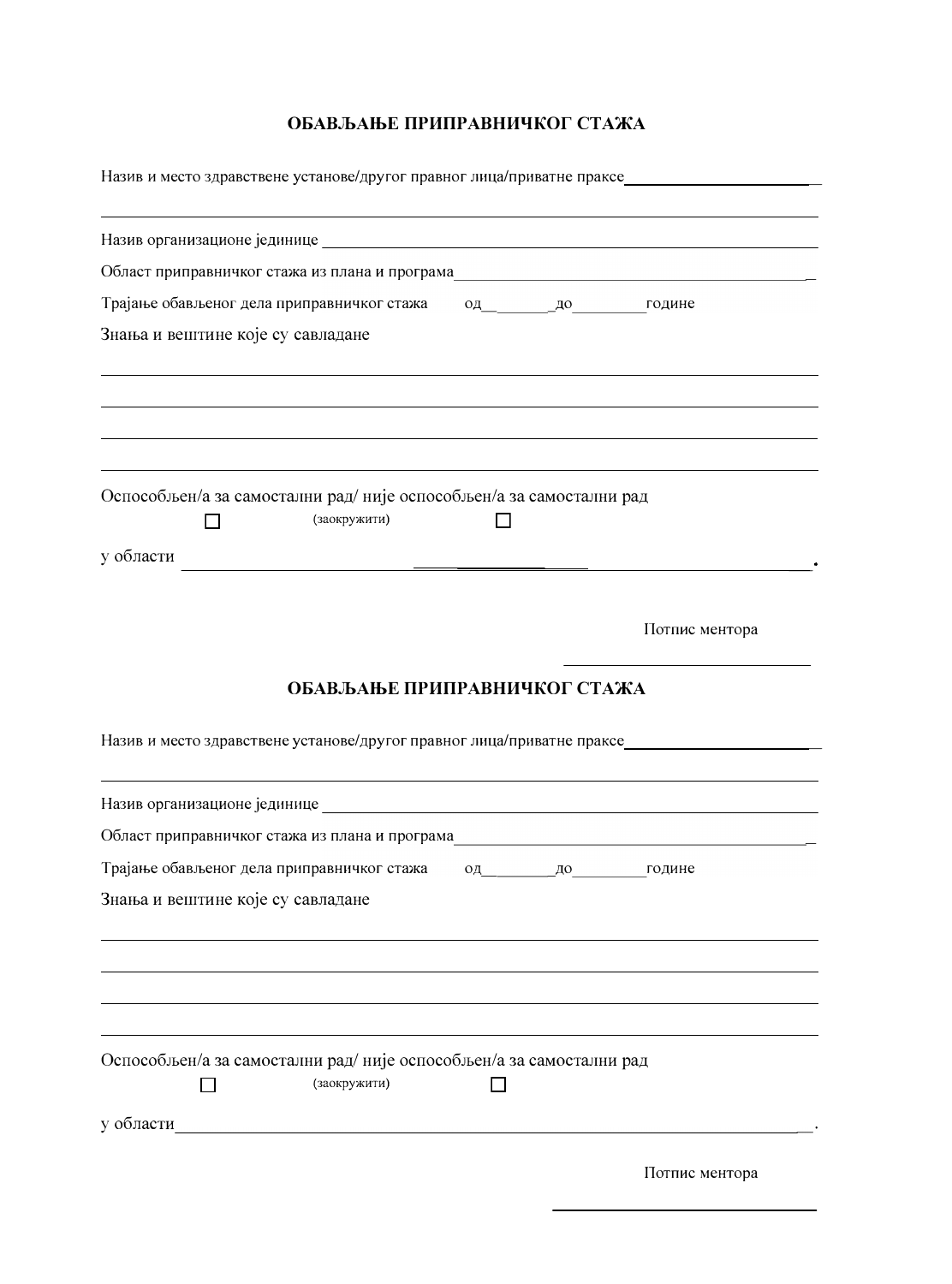Назив и место здравствене установе/другог правног лица/приватне праксе\_\_\_\_\_\_\_\_\_\_\_\_\_\_\_\_\_\_\_\_\_\_\_\_\_\_\_\_\_ Назив организационе јединице Област приправничког стажа из плана и програма од до године Трајање обављеног дела приправничког стажа Знања и вештине које су савладане Оспособљен/а за самостални рад/није оспособљен/а за самостални рад  $\Box$ (заокружити)  $\Box$ у области  $\overline{\phantom{a}}$ Потпис ментора ОБАВЉАЊЕ ПРИПРАВНИЧКОГ СТАЖА Назив и место здравствене установе/другог правног лица/приватне праксе Област приправничког стажа из плана и програма Трајање обављеног дела приправничког стажа од до године Знања и вештине које су савладане Оспособљен/а за самостални рад/није оспособљен/а за самостални рад (заокружити)  $\Box$  $\Box$ **Contract Contract Contract Contract Contract** Потпис ментора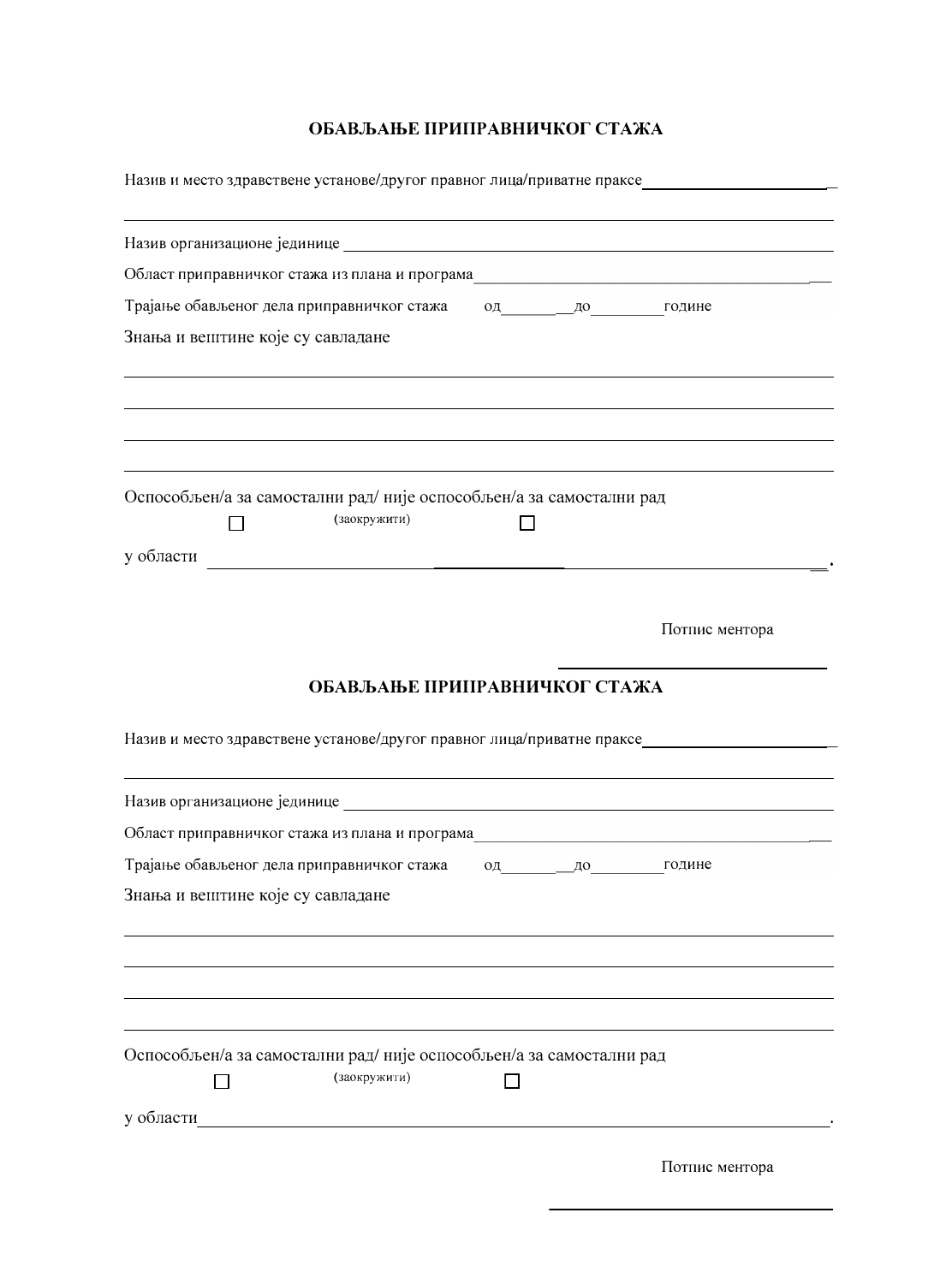| Област приправничког стажа из плана и програма простания програма при принципли по последните при принципли при |              |                |
|-----------------------------------------------------------------------------------------------------------------|--------------|----------------|
|                                                                                                                 |              |                |
| Знања и вештине које су савладане                                                                               |              |                |
|                                                                                                                 |              |                |
| Оспособљен/а за самостални рад/није оспособљен/а за самостални рад                                              |              |                |
| (заокружити)                                                                                                    |              |                |
|                                                                                                                 |              |                |
|                                                                                                                 |              | Потпис ментора |
| ОБАВЉАЊЕ ПРИПРАВНИЧКОГ СТАЖА                                                                                    |              |                |
| Назив и место здравствене установе/другог правног лица/приватне праксе_____________________________             |              |                |
|                                                                                                                 |              |                |
|                                                                                                                 |              |                |
| Трајање обављеног дела приправничког стажа                                                                      | од до године |                |
| Знања и вештине које су савладане                                                                               |              |                |
|                                                                                                                 |              |                |
|                                                                                                                 |              |                |
| Оспособљен/а за самостални рад/није оспособљен/а за самостални рад<br>(заокружити)                              |              |                |
|                                                                                                                 |              |                |
| у области <u>————————————————</u>                                                                               |              |                |
|                                                                                                                 |              | Потпис ментора |